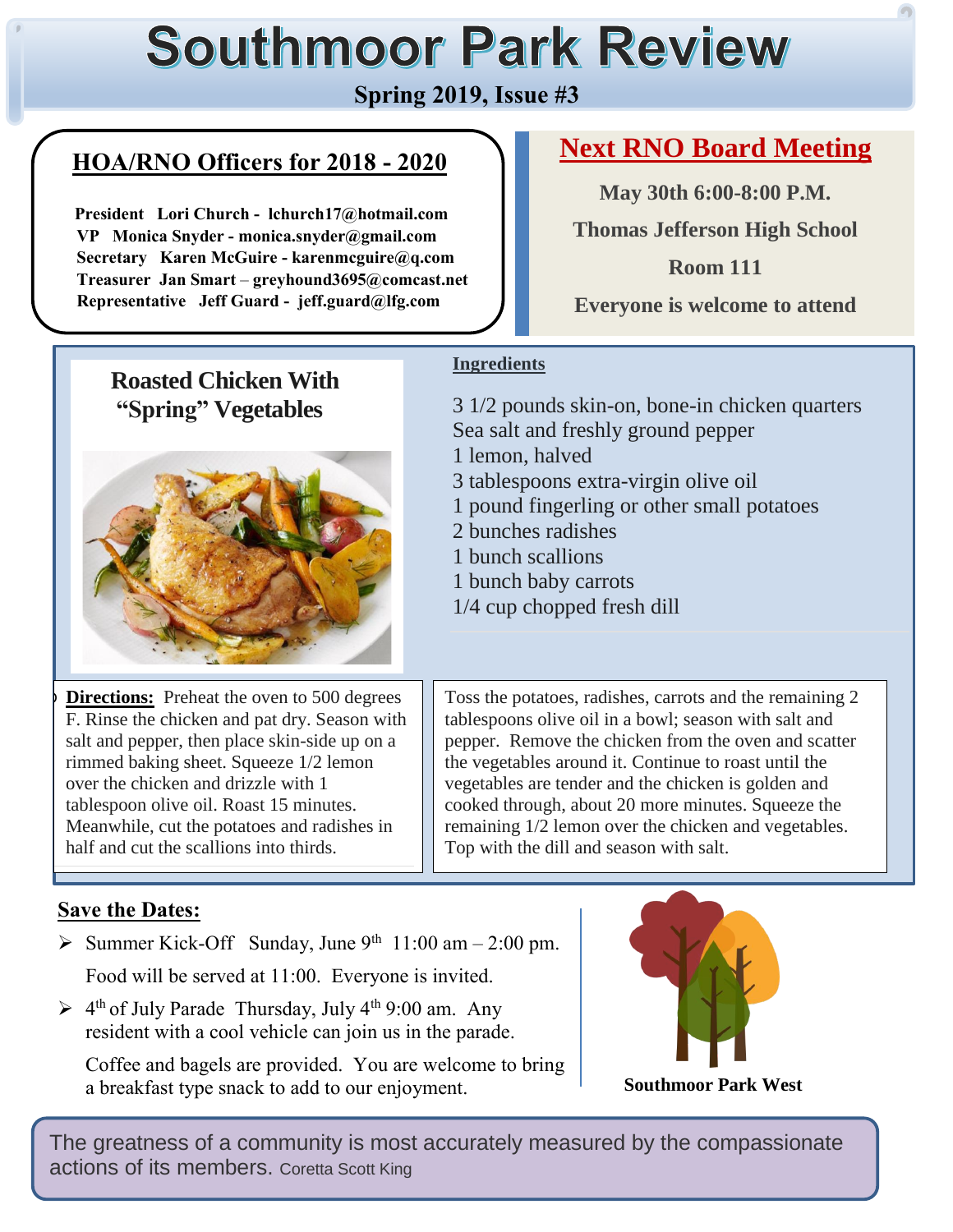#### **2019 Annual Meeting**



RNO Board Members(left to right) Lori Church, Monica Snyder, and Karen McGuire (Not pictured Jan Smart and Jeff Guard)

**Go to www.southmoorparkhoa.org to read the complete minutes of the Annual Meeting. This web site contains many informative and interesting documents and contact information.**



Left to right Ashlee Grace: Liaison – Denver Public Works, Kendra Black – Council Representative, Julie Seagren from Denver Water and Drew Franzen, Project Manager from MWH Constructors (Not pictured Matt Grimsley, Denver Police Department, District 3 and Shannon O'Connor, Prosecuting Attorney for District Attorney Beth McCann).

#### **Committee Volunteers**

The RNO board is looking for volunteers to create three new committees.

- $\triangleright$  Welcoming Committee to identify and welcome new residents to our neighborhood.
- $\triangleright$  Clean-up Committee to meet monthly to clean up our two islands and common areas.
- $\triangleright$  Activities Committee to identify new as well as assist with current neighborhood events.

Please contact any board member if you are interested in any or all of these committees.

#### **Slow Down, Please**

All speed limits in our area are 25 MPH. Watching your speed is important throughout our neighborhood. We have many children walking to and from school and/or bus stops. We also have many residents who walk their pets. Be especially cautious during the evening and night times. Driving a few miles per hour faster doesn't really get you anywhere that much sooner.



#### **UMB Bank on Hampden**

UMB Bank completed its new bank at the corner of Oneida and Hampden at the end of October. The old bank is being torn down as well as the building to the east. Centura Health plans to build an emergency care facility which will be two stories high. The first story will have the emergency/urgent care use. The second story will be used by two primary care doctors that were associated with Front Range internal Medicine near Swedish Hospital. There will be 94 parking spaces. The project's estimated completion date is March 2020.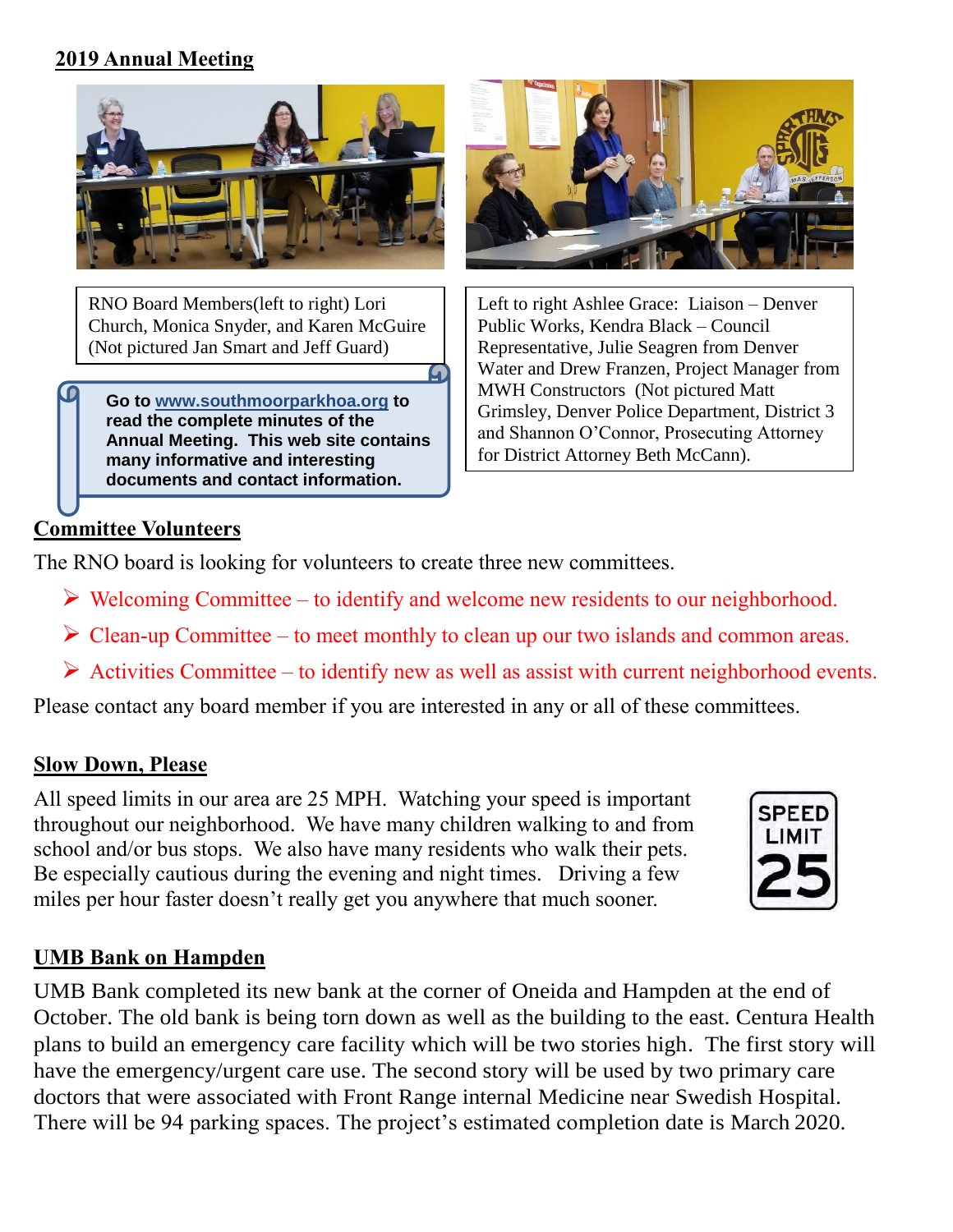#### **Upcoming Events for Southeast Denver**

#### **APRIL 6: High Line Canal Earth Day Clean Up**

9 AM - NOON | Eisenhower Park (4300 E Dartmouth Ave)

The High Line Canal Conservancy will host a volunteer event to clean up the section of the canal near Eisenhower Park in honor of Earth Day.

#### **APRIL 10: Annual Good Neighbor Meeting**

6 - 7 PM | DPD District 3 Station (1625 S University Blvd)

Join new Chief of Police, Paul Pazen, District 3 Commander, Rick Kyle, and Councilwoman Black for a conversation on neighborhood safety. We are working to add a new, interactive component to the meeting! Stay tuned for details. Snacks will be provided. Please **RSVP** to [taylor.menning@denvergov.org](mailto:taylor.menning@denvergov.org)

#### **APRIL 17:** *Coffee Talks:* **Population Growth in the Metro Area**

10:30 AM - NOON | Wellshire Event Center (3333 S Colorado Blvd) Join us for a discussion about population growth in the metro area, what it means for today and how we are planning for the future.

#### **MAY 15: Hampden Improvements & High Line Canal Trail Underpass Updates**

5:30 - 6:30 PM: Hampden Paving Update

6:30 - 7:30 PM: High Line Canal Underpasses

Temple Sinai (3509 S Glencoe St)

The Colorado Department of Transportation (CDOT) will discuss the planned repaving and pedestrian enhancements scheduled for Hampden this spring. At 6:30, engineers and planners will present on the two planned High Line Canal trail underpasses at Hampden & S. Colorado Blvd. (Two separate meetings held back-to-back)

#### **Man's Best Friend**

We all know that dogs love us more than anything and any toy. They are and always will be our best friend. So, we all need to be their best friend too. There have be many posts on NextDoor about lost dogs and found dogs. We all should be reminded that when we are with our BFF (Best Fido Friend) that we are protecting them by having them on a leash when outside your safe yards. There are dog parks in the area that allow dogs off leash. Go to: [www.dogparksindenver.com](http://www.dogparksindenver.com/)

Take care of your friends and they will love you even more… if that is possible.